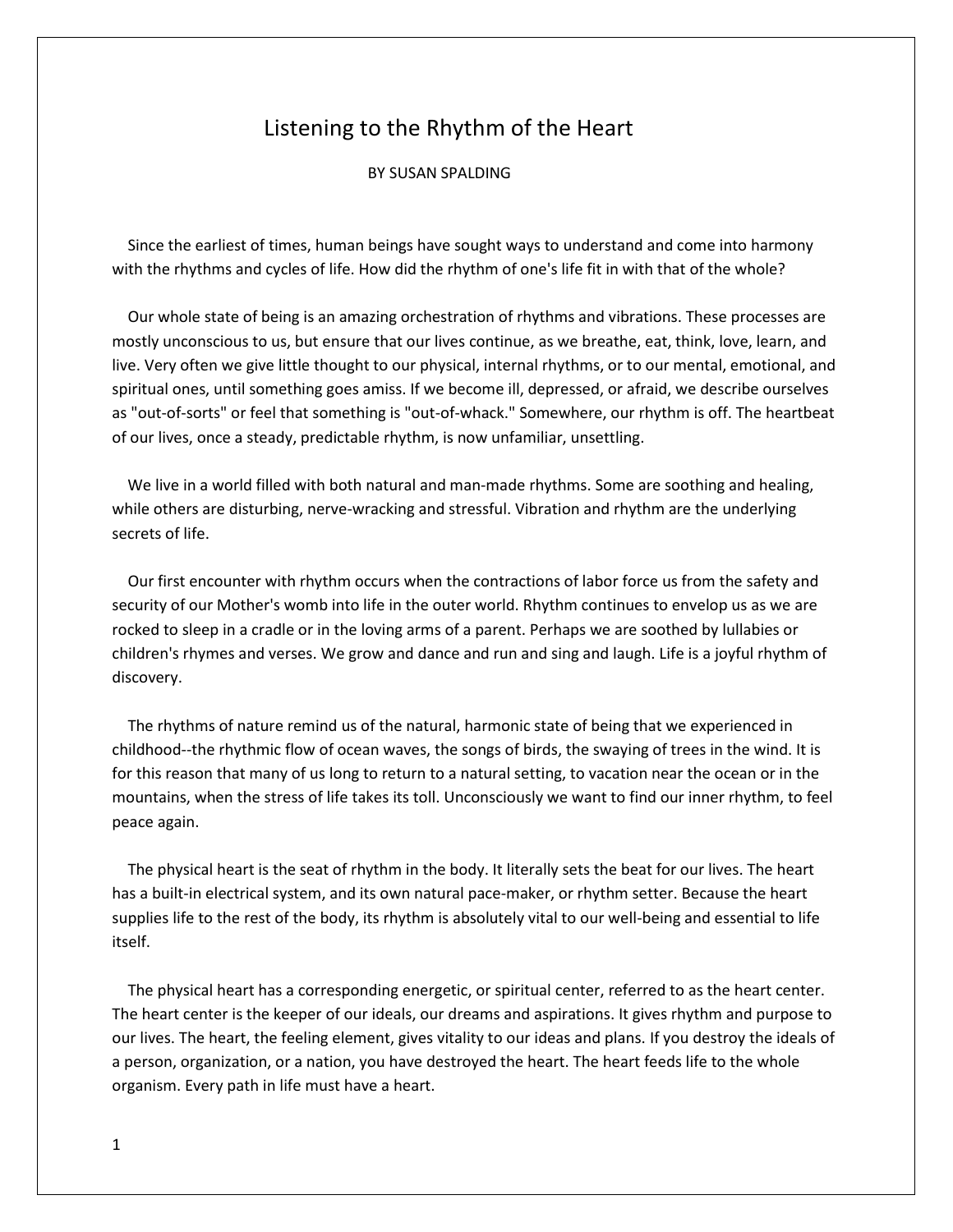Idealism, sometimes in short supply today, can be a bridge to the hearts of others, and to the greater part of ourselves. The phrase, "march to the beat of your own drum," means to live by your own inner rhythm, your own blueprint that is unique to you, your heart's desire.

 Do you know your heart's desire? A friend told me this story about her son. When he was about five years old, he asked for a puppy. He had allergies, however. They saw a doctor and began treatments for his allergies. He even eliminated some favorite foods. He worked very hard to get over his allergies so that he could have a dog. One day they were dining at a Chinese restaurant. When the son opened his fortune cookie, it read: "You will get your heart's desire." "My puppy!" the boy exclaimed. Shortly after that, he did indeed get a puppy named Max, his heart's desire.

 Sometimes as we get older, it is harder to identify our heart's desire. It is more difficult to hear the rhythm of our hearts. The outer sounds and demands on our time command our attention. The passion in our hearts, the sense of mission and purpose, are forgotten or lost completely, and are replaced by a long list of needs that we are busy filling, but which may not be fulfilling us.

 The experiences of life can pile layer upon layer of coverings on the heart. Our emotional heart cries with the pain of loss and heartbreak, with grief, sorrow, guilt, and anger. These burdens throw off our natural rhythm, and our walk through life loses its joy and sense of wonder.

 When I was in my early twenties, I had completed my college degree, had reached my goal of becoming a teacher, and was married. We had a dog, a cat, and even two horses. From the outside, everything looked complete. But we weren't happy. I knew very little about myself, and even less about him. How could two people who had no harmony in themselves live in harmony with each other?

 Eventually we separated. Still unhappy, we got back together. Having learned nothing about the true reasons for our discontent, we finally divorced. The fairy-tale ending hadn't worked out.

 Something happened near the end of our time together that broke open something hard and lonely within me. A crack began in the wall around my heart that I hadn't even known was there. At some point in my life, something vital had just gone to sleep within me. I felt as if I were watching life around me, a spectator. I could see that other people seemed to be truly alive and involved with life. I now know that over a period of time, my heart had just closed. Without a heart, there is no love and no joy. We only go through the motions of living.

 A stray dog, starving, abused, and pregnant, had started hanging around our home in the country. One day I came home from my day of teaching, and she was lying near our home, surrounded by puppies. They were hungrily nursing from her emaciated body. This sight broke open my heart in a flood of instantaneous wonder and compassion. A love rushed through me that I had never experienced before. She was giving all that she had to her babies, giving them life and love, giving them the little strength she had.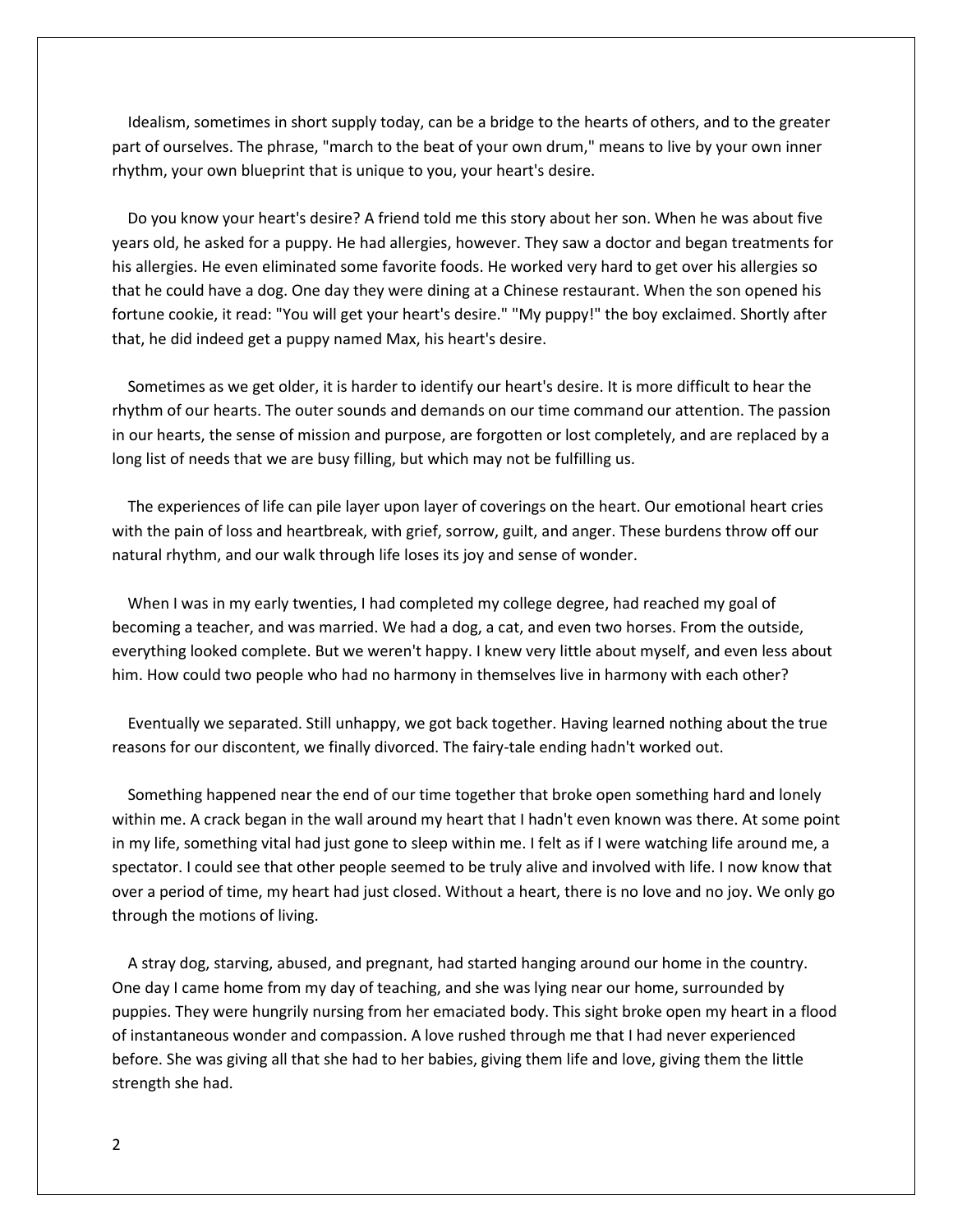In that moment, for the first time in many years, I understood unconditional, pure divine love. I understood that there existed a type of love that would sacrifice for the beloved. It was as if I had moved inside the dog and knew her life and soul. Life had treated her unkindly; yet, even though fearful of humans, she still wanted to trust and to love. While the universe may have led her there to receive food and care, I believe she was also led there to save me by teaching me about love. I had let pain close my heart. Her pain had only made hers more tender.

 Life can catch us unawares, and sometimes in an unexpected moment, one that is undeniably planned by grace, our path opens before us, and we are led by an invisible rhythm that is love. We get another chance to be real, to find the life that we came here to live.

 How real are our lives? How connected are they to our hearts? Before beginning this article, I asked some friends to complete these two sentences. I asked them to write down their first reaction, and not to censor their thoughts. The sentences were: "I will be completely happy and fulfilled when\_\_\_\_\_\_\_\_\_\_\_\_." "I am waiting for\_\_\_\_\_\_\_\_\_\_\_." Here are some of the answers:

"I don't know if I ever will be (happy and fulfilled). I am waiting for the other shoe to drop."

"I will be completely happy and fulfilled when I get a million dollars. I am waiting for a million dollars."

"I will be completely happy and fulfilled when I make time for myself. I am waiting for permission."

"I will be happy and fulfilled when I am organized and move into a new house. I am waiting for the inspiration to finish my book."

 The answers of some other individuals centered around acquiring an inner state, rather than on outer circumstances or conditions:

"I will be happy and fulfilled when I am able to focus my mind with greater intention."

"I will be happy and fulfilled when I am able to love myself unconditionally. I am waiting for the realization that I am complete."

"I will be happy and complete when I am in a state of love. I am waiting for that state."

"I am happy and fulfilled when I take my next breath. I am waiting for nothing."

 How would you complete these sentences? Your conditioned mind might supply one answer, but your heart might give another.

 We all have an inner voice, the voice of our true Soul-self. The ability to hear this voice can be cultivated by contemplation and inner quiet. When I am able to hear my true self, it means that my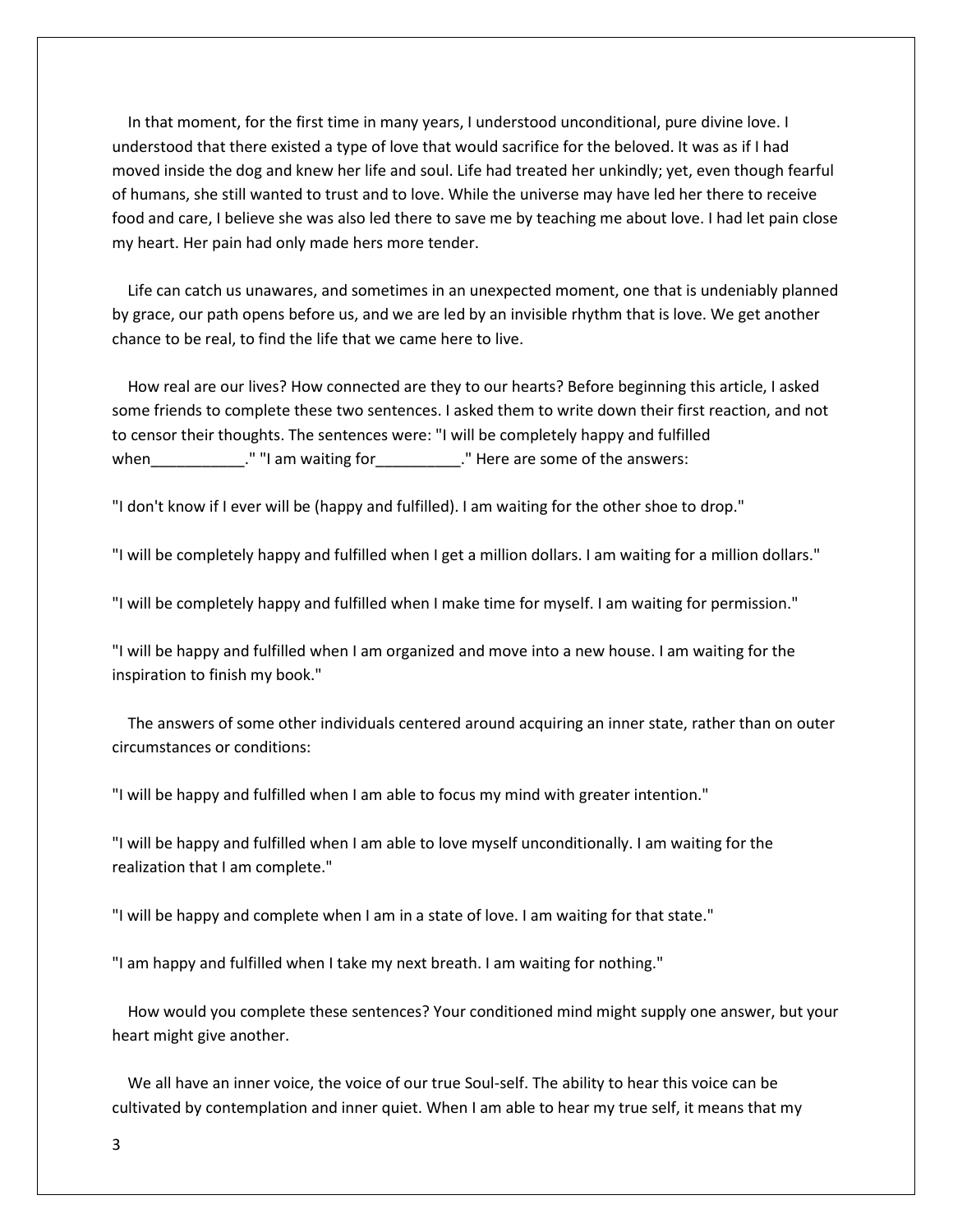human consciousness and higher self are in complete harmony and agreement in that moment. This inner attunement makes the communication possible. I have heard people say, "It's so loud in here that I can't hear myself think." That must be what Soul says when the chatter in our minds keep us from hearing the wishes of the inner self, and listening to the rhythm of the heart.

 One day my inner voice said: "I am the one I've been waiting for." A great exhilaration filled me. When we can say, "I'm the one I've been waiting for," then life isn't on hold. We stand complete in the moment with life's possibilities spread out before us. We are free to create the life of our choosing. We are our own liberators. The wait is over.

 There is a great deal of interest among people today in finding their life's purpose. Recently I was in a discussion with a group of people, and the question was asked, "What started you on your spiritual path?" The answers were interesting. Some were looking for the meaning of life, the answers to life's mysteries. Others wanted to find love. Some were on a quest for truth.

 As I listened and dropped down into my awareness to look for the answer to the question, I suddenly realized that I would have said all of those things, but the deeper answer that came was this: I wanted to know that I had value, that my life counted for something. I wanted to know that it mattered that I was here. This was surprising to me. I was looking back over more than three decades of spiritual practice, and suddenly realizing that the initial reason for my quest wasn't anything so lofty as finding God; my quest was to find myself. I had to find value in myself and in my own life, before I could learn to value life itself and seek a relationship of value with others and with God.

 What I further realized was that this life of spiritual practice had not only shown me that I matter, that every life matters and has value, but the discovery of the art of co-creating with Spirit has brought added value. Life can be a continual expansion as new areas of interest open, new abilities are revealed, and new opportunities unfold. The heart urges us forward. But our fears can hold us back.

 If anything can keep us from hearing the rhythm of the heart, it is fear. We have conscious fears and unconscious fears. While the conscious fears can be hard enough to overcome, the unconscious ones, the ones that lurk hidden away, limiting our joy and freedom, can be almost impossible to identify and release. We can eradicate the influence of these unconscious agreements, or identifications, by replacing them with higher ones. This is where our ideal comes into play. What is your spiritual standard? What are your aspirations, and what provides inspiration?

 The only remedy to fear is love. As we cultivate a life of love, and gradually transcend our fears, they must let go their hold. Our desire to be more, to do more, helps us take risks, and our fears lose their power to limit us.

 The greatest thing we can do on our own behalf is to cultivate a spiritual practice, a time for daily contemplation. Spiritual contemplation helps us stay tuned to the rhythm of life. Two voices are constantly competing for our attention: the inner voice of our subconscious that carries our fears,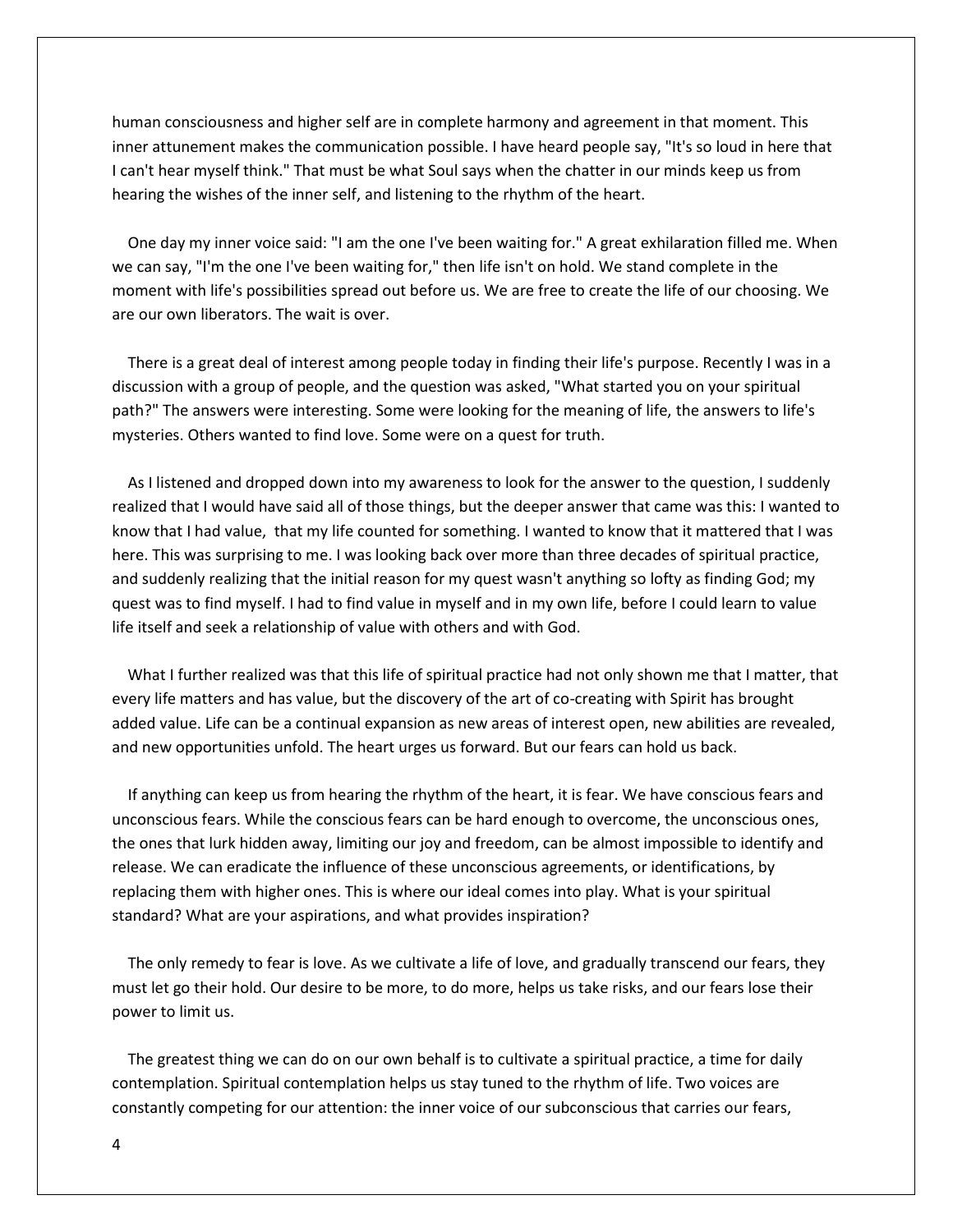mental patterns and programming, and the outer voice of the world. A daily spiritual practice opens the subtle spiritual centers within us, and clears the channel between the human consciousness and Soul so that we can hear the spiritual voice within.

 Listening to the rhythm of the heart means that we are making the effort to cross the bridge from our busy outer lives to the heart of the true self. It is only by this effort that we learn the value, meaning, and purpose of our lives. The rhythm of the heart can show us our uniqueness, and we can relax and cease trying to be someone or something else.

 The rhythm of the heart sets the pace of our inner life, and is our connection to the larger rhythms of the macrocosm. It is the rhythm that we can follow back to our own hearts first, then to the heart of God and the heart of life.

Late one afternoon I stopped at the grocery store. As I was walking from my car toward the store, a man was approaching the store in an unusual fashion. He had his arms raised as if he were dancing with an invisible partner. I smiled as I watched him count off the steps and dance his way to the front door. "Did you just leave a dance class?" I called out to him. He said that yes, he had. He was reviewing the new steps while they were fresh on his mind. He wasn't a bit embarrassed that he had been noticed, as if dancing up to the door of a store was the most natural thing in the world. This man wasn't just bringing dance into his life; he was bringing his life into his dance.

 This was a most joyful reminder to me. When we take up a spiritual practice, it is not enough to bring contemplation into our lives; we can bring our lives into our contemplation. In this way we begin to bring the natural rhythm of joy, love, and gratefulness into everything we do. We practice moving to the rhythm of the heart rather than to the rhythm of the outer world.

 Whenever some memory of past pain or sense of sorrow edges into my awareness, I remember that man dancing his way to the store. He was dancing to his own inner rhythm, to music no one else could hear, and with a partner no one else could see.

 Our lives can be that way, a private dance, as we move to an inner rhythm we discover inside ourselves. And as we step out in tune with life, we find others who are walking in rhythm with life also, and sometimes they keep step with us. Other times we like to walk alone for a time. Sometimes solitude is needed to be certain of our steps and to regain our inner rhythm, our connection to the heart.